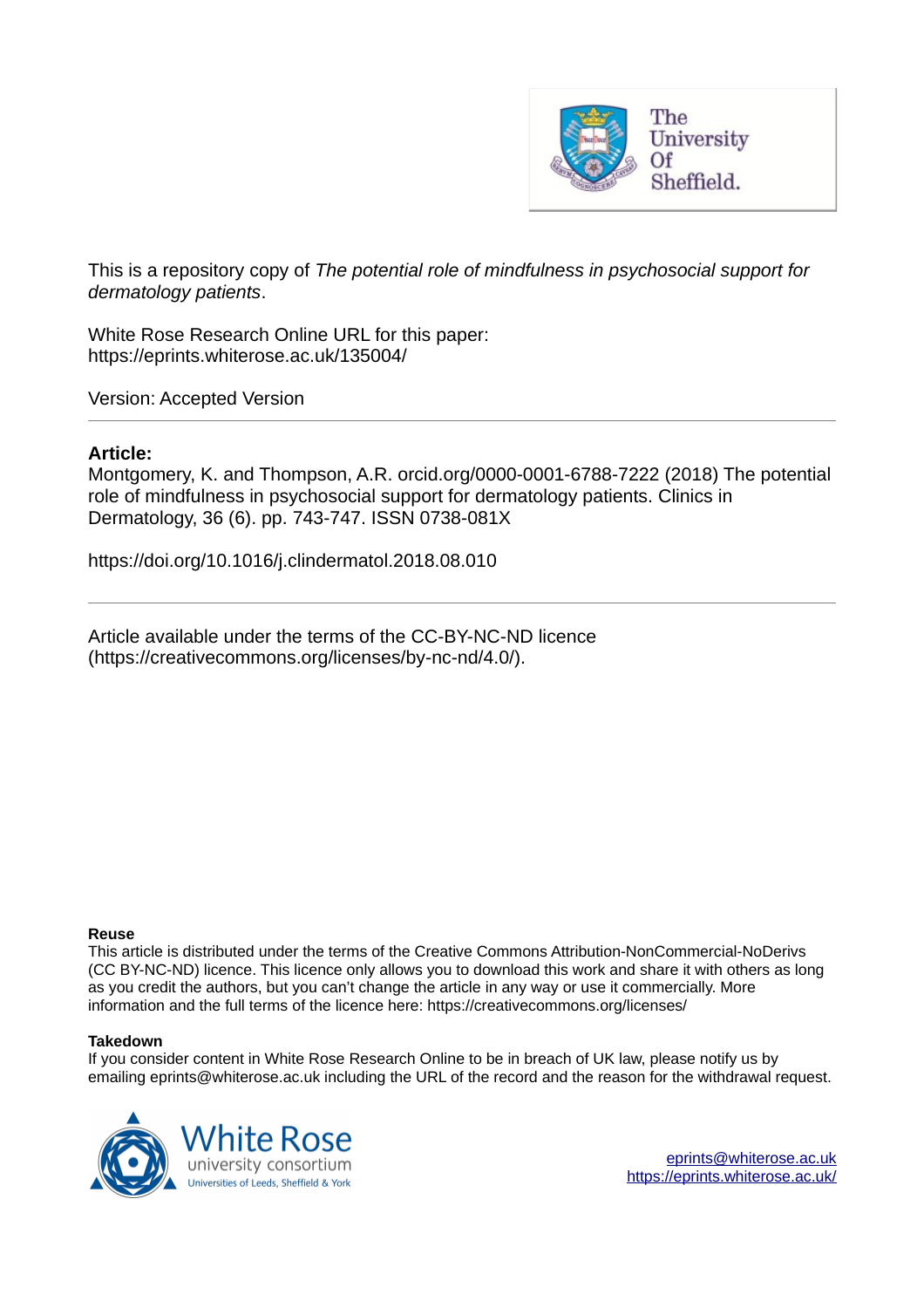The potential role of mindfulness in psychosocial support for dermatology patients

Kerry Montgomery <sup>1</sup> BSc (Hons), MSc

<sup>1</sup> Department of Psychology, University of Sheffield, Cathedral Court, 1 Vicar lane,

Sheffield, S1 1HD, UK. Tel: +44 (0)114 2222000. Email:

kmontgomery1@sheffield.ac.uk

Andrew.R. Thompson <sup>2</sup> BA (Hons), DclinPsy

<sup>2</sup> Department of Psychology, University of Sheffield, Cathedral Court, 1 Vicar lane,

Sheffield, S1 1HD, UK. Tel: +44 (0)114 2226637.

Email: a.r.thompson@sheffield.ac.uk

Corresponding author: Kerry Montgomery, Department of Psychology, University of

Sheffield, Cathedral Court, 1 Vicar lane, Sheffield, S1 1HD, UK. Tel: +44 (0)114

2220000. Email: kmontgomery1@sheffield.ac.uk\*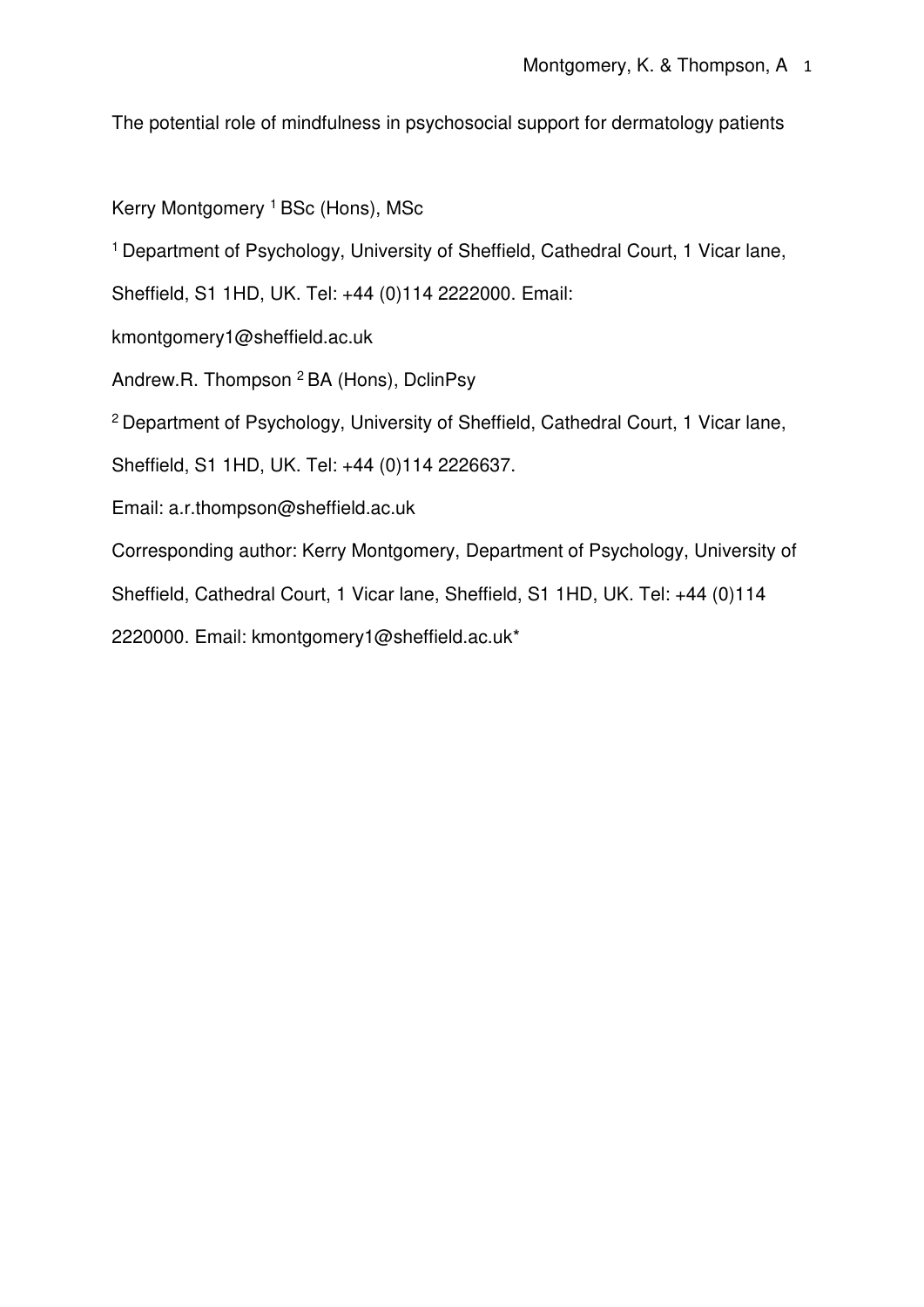## **Abstract**

Whilst it is widely acknowledged that people living with skin conditions can experience higher levels of psychosocial distress than the general population, access to psychological support in dermatology is limited. Given the physical and psychosocial consequences of living with skin conditions, interventions used within physical and mental health may be beneficial. Mindfulness, defined as '"paying attention in a particular way: on purpose in the present moment and nonjudgmentally,", has shown promise in improving outcomes in both mental and physical health populations, and studies have implicated a role for mindfulness in improving distress associated with skin conditions.

The current review explores the theoretical underpinnings of mindfulness, in particular, the role it may play in reducing physiologic arousal and managing maladaptive thought processes. Whilst mindfulness interventions offer promise in reducing distress associated with skin conditions, further research is required to fully understand the underlying mechanisms of mindfulness and the active ingredient responsible for improving outcomes in dermatology patients. Mindfulness is one potential psychological intervention and practitioners should be aware of the range of psychological support options available. The current review also draws attention to the urgent need for further research into the effectiveness of psychological interventions for dermatology patients.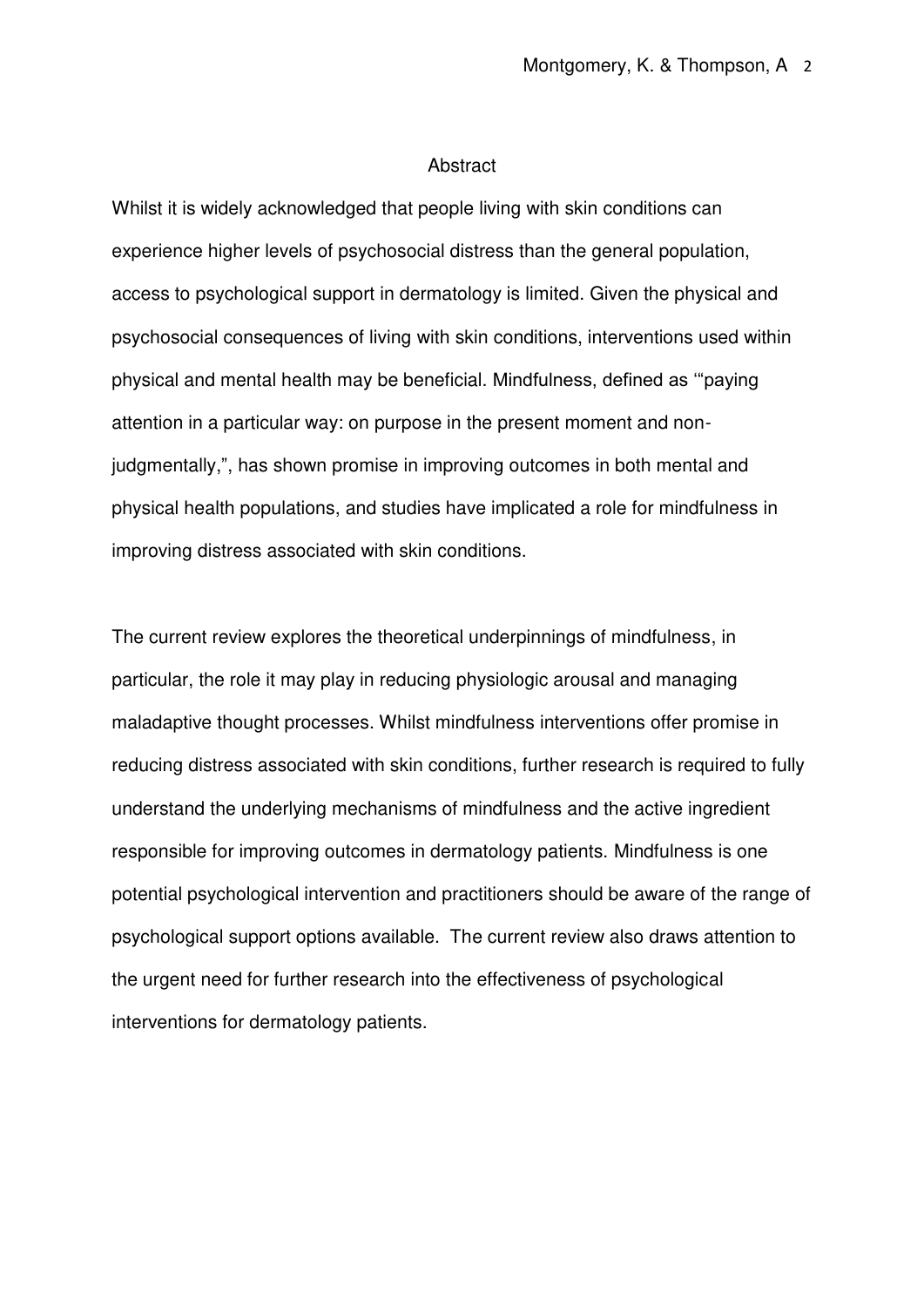The potential role of mindfulness in psychosocial support for dermatology patients Psychosocial distress in dermatology patients

Research with patients living with skin conditions has found that objective severity of the condition is not an accurate predictor of psychological distress.<sup>1-4</sup> This suggests that psychosocial factors play a particularly important role in the impact of skin conditions. Evidence from physiological studies examining the psychosocial impact of stress on the skin suggests that an individual's perception of stress as overwhelming, can trigger responses by central and peripheral pathways leading to impaired immune function.<sup>5</sup> Indeed stress has been acknowledged to play a role in flare-ups in a number of skin conditions. 6-7

Living with a skin condition can have a range of physical and psychosocial consequences, and it is widely acknowledged that people with skin conditions consistently report higher levels of depression and anxiety in comparison to healthy controls.8-11 Suicidal ideation has also been reported as being present in a number of studies<sup>10, 12</sup> highlighting the significant impact that skin conditions can have on psychological wellbeing.

Given the potential for others to see skin disease, social anxiety is not surprisingly a common problem reported by people living with skin conditions.<sup>13</sup> Psychological factors and processes contributing to 'social anxiety' in people living with skin conditions are likely to slightly differ from those typically found in social anxiety in general, in so far as they are likely to be associated with the potential for actual stigmatisation and discrimination.<sup>13-17</sup> For example, in some surveys of people with psoriasis, a third of respondents have reported that psoriasis was the predominant reason why they were out of work.18 Given the high levels of distress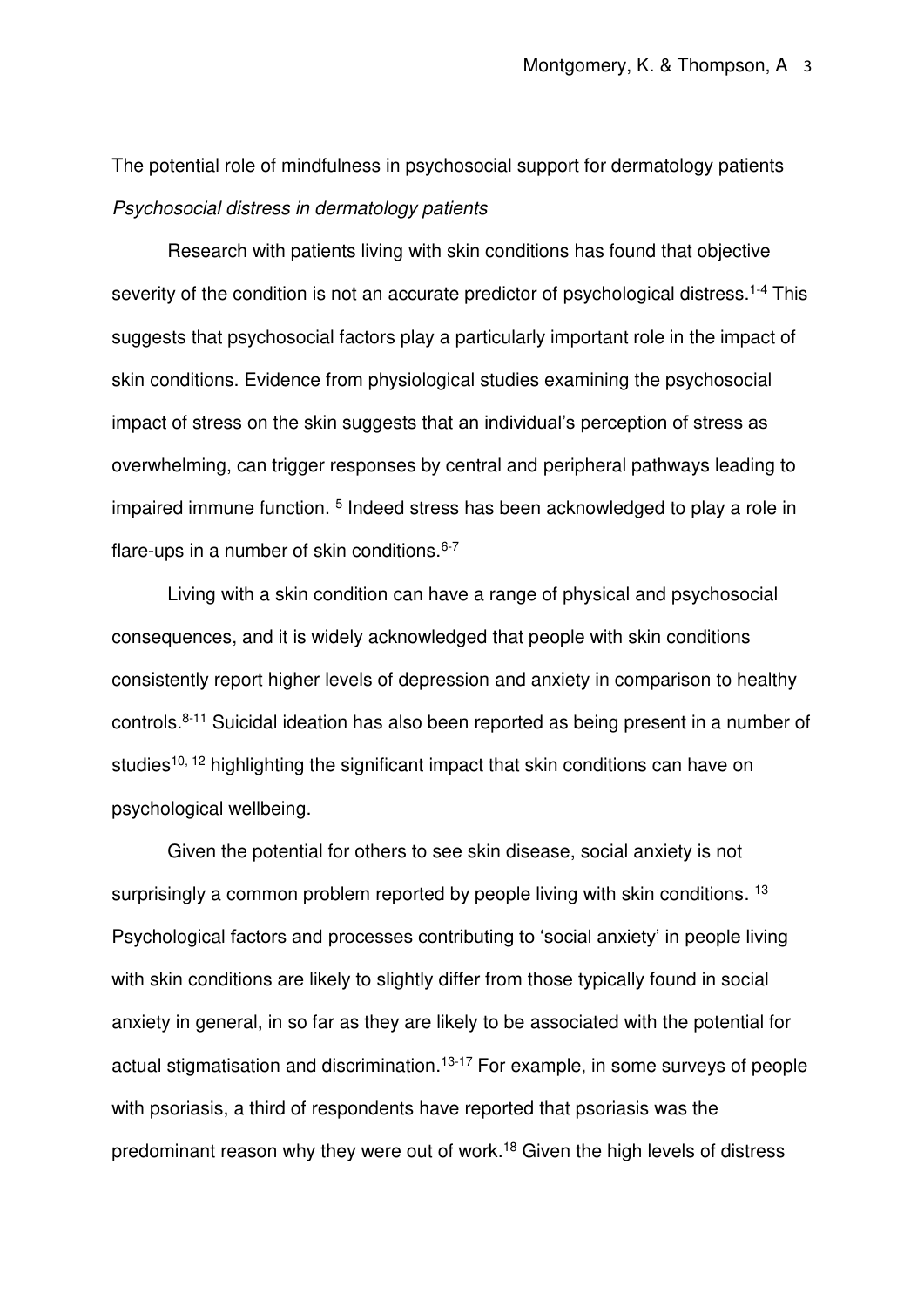reported by patients living with skin conditions it is important to carry out screening for psychological distress in routine clinical practice using brief screening tools commonly used within primary care to identify symptoms of stress, anxiety, and depression.<sup>19</sup> Psychological screening is important given that objective severity is not an accurate indicator of distress with disparity between clinician rated and patient rated severity posing a potential barrier within the doctor-patient relationship.<sup>20</sup> Following screening, patients can then be referred for appropriate psychological intervention.

### Psychological interventions for skin conditions

Psychological interventions, including habit reversal and cognitive behavioural therapy (CBT), have shown promise in reducing psychological distress in patients living with skin conditions.<sup>21</sup> It was reported<sup>21</sup> that relaxation techniques, including mindfulness meditation, were one of the most common types of psychosocial techniques that had been evaluated within the literature and seemed to have a moderate effect in reducing psychological distress. Whilst mindfulness meditation has been shown to lead to a relaxation response, studies suggest that relaxation is not the only mechanism by which meditation exerts its effects.<sup>22</sup> Mindfulness interventions typically strive to teach an alternative way of managing thoughts and feelings, and are growing in popularity in the treatment of psychological and physical health conditions. Therefore, it is important to examine the theoretical underpinnings of this approach, and how it might benefit dermatology patients.

## Definition of mindfulness

Mindfulness, defined as "paying attention in a particular way: on purpose in the present moment and non-judgmentally<sup>"23</sup> is a form of mental training, which can facilitate more adaptive responses to negative mood states.<sup>24</sup> Mindfulness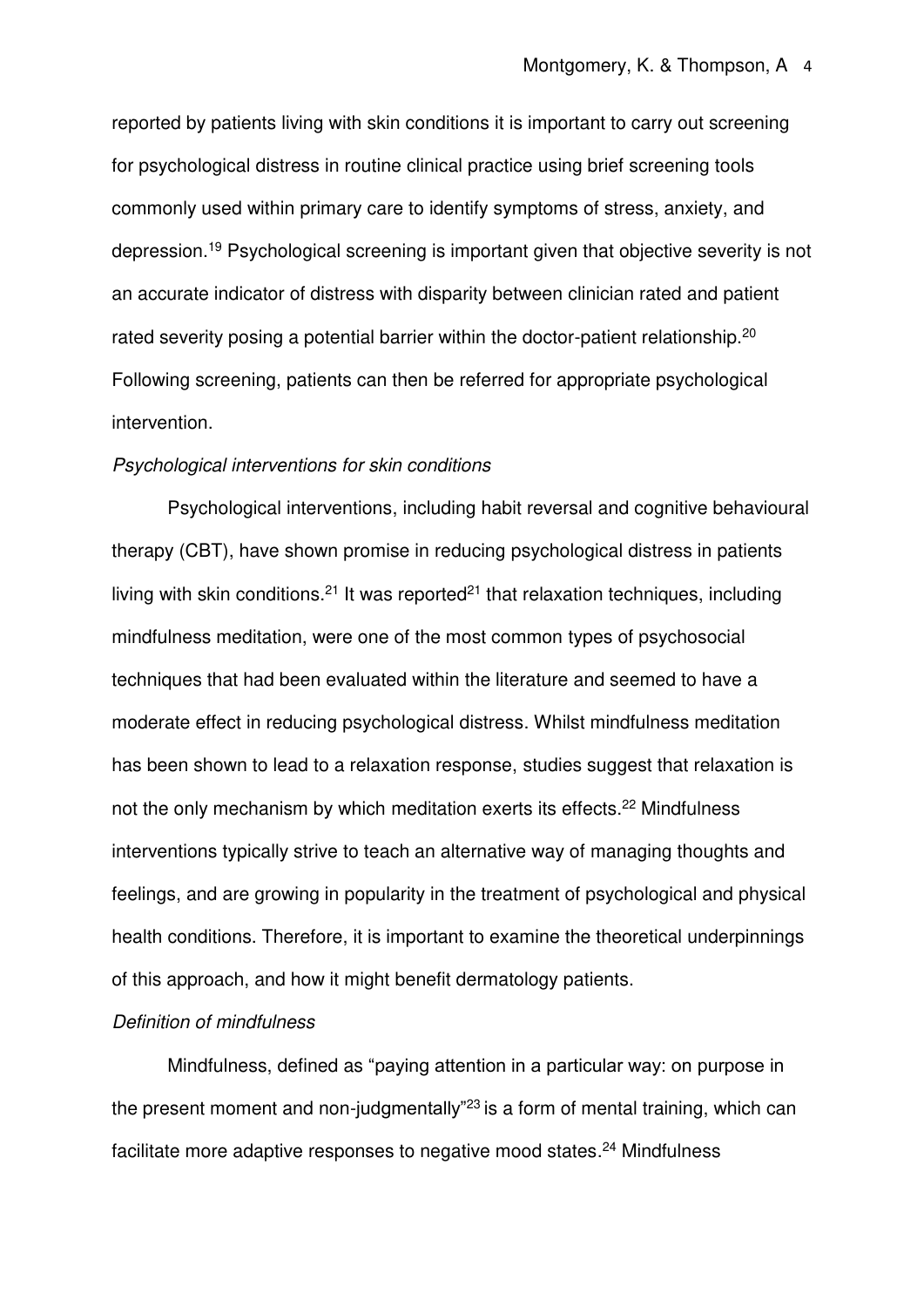encourages a move away from conceptual modes of thinking, in which we seek to make interpretations and judgements of experiences, in a habitual way, and cultivates a move towards a 'being mode' in which attention is paid to experience and reactions to experience.<sup>25</sup> Mindfulness involves paying attention to all aspects of experiences, positive and negative, without making attempts to change or evaluate what is happening; therefore, reducing experiential avoidance of unpleasant mood and physical states. In doing so, it is possible to see how over-identifying with experiences can lead to negative thoughts and behaviors. <sup>26</sup>

Mindfulness interventions are most commonly delivered as group-based interventions, often running in community settings, which have the potential to reduce long waiting lists and costs associated with one to one psychotherapy. More recently, mindfulness has been adapted for use within self-help interventions. Selfhelp interventions can be given to patients during their appointment by the clinician, or patients can be signposted to appropriate resources, providing a timely and cost effective intervention for those reporting distress. Results suggest mindfulness selfhelp can lead to significant benefits in psychological health in comparison to controls.<sup>27</sup>

# Mindfulness interventions for physical health problems

Mindfulness interventions have been found to alleviate distress associated with physical health problems such as fibromyalgia, psoriasis, and cancer.<sup>28</sup> The fear avoidance model of chronic pain<sup>29</sup> suggests the way people respond to the pain sensation is a determinant of future pain experience.<sup>29, 30</sup> Cultivating detached observation of pain, by distinguishing the actual pain sensation as it occurs from accompanying thoughts about pain, can reduce pain intensity $31$  and pain catastrophizing during, and in anticipation of pain. <sup>31</sup>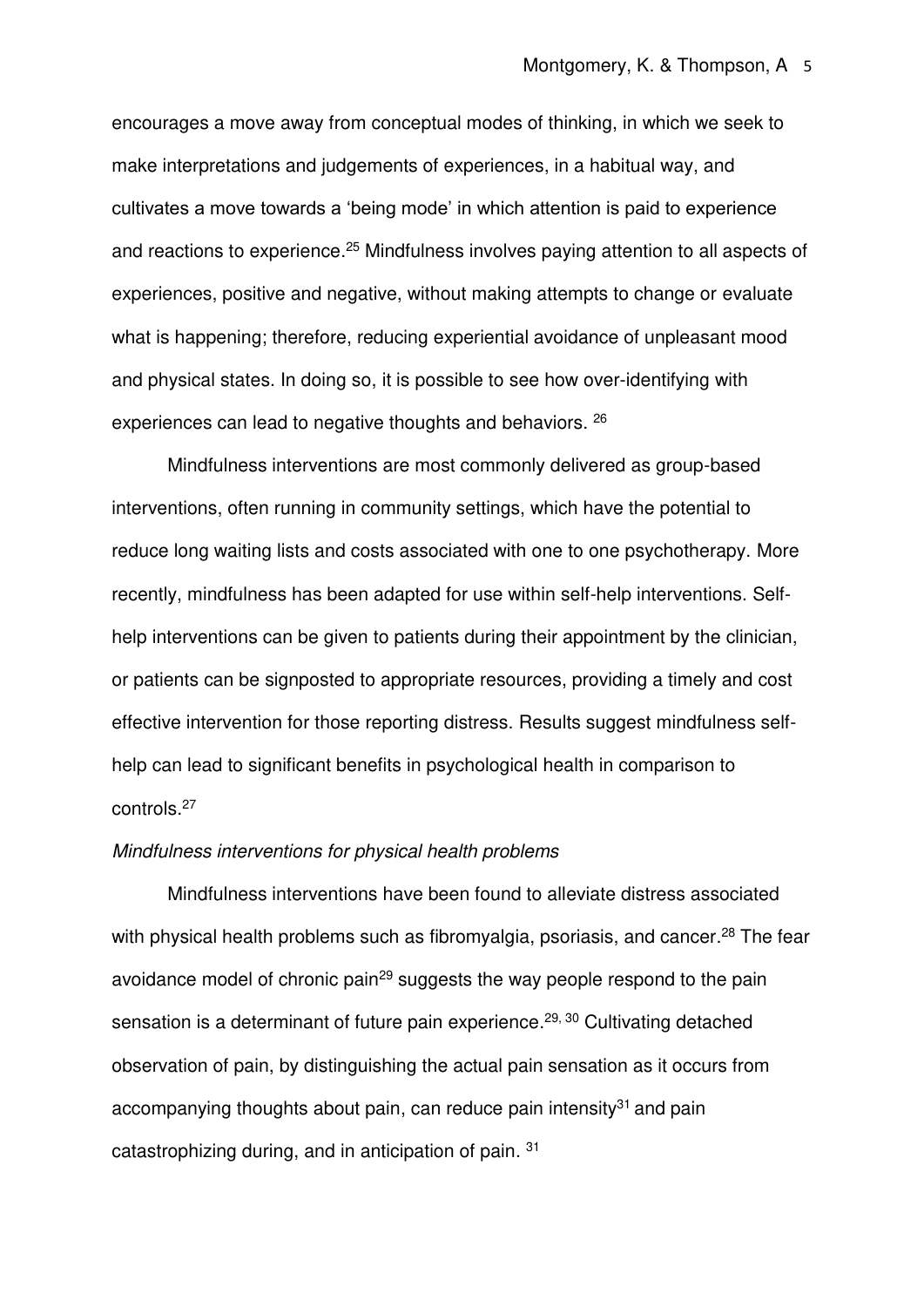The application of mindfulness to chronic pain is particularly relevant to the discussion of how mindfulness may benefit people living with skin conditions, given that for some, pain is an accompanying symptom. In addition, a number of skin conditions lead to itch, which, like pain, is an unpleasant and often distressing physical symptom. The biopsychosocial model of itch<sup>32</sup> proposes that the interaction between internal (personality factors) and external (stress) factors influence illness cognitions and behaviors which can then increase or decrease itch. AD patients who respond to stress with negative itch-related cognitions have reported higher itch intensity,<sup>33</sup> therefore, reducing stress and negative illness cognitions should benefit the psychological and physical health of AD patients. Mindfulness techniques could be beneficial in identifying the itch sensation and distinguishing this from the habitual scratching behavior, thereby reducing the automatic tendency to scratch; however, this relationship warrants investigation, specifically, the relationship between mindfulness and itch, and whether mindfulness interventions are effective in reducing itch intensity and associated scratching.

Mindfulness interventions may be beneficial for people living with skin conditions by reducing the physiological response to stress. Changing the perception of stress via psychological interventions targeting maladaptive cognitions and behaviors, could then reduce physiological arousal and therefore the impact of stress on the skin. Indeed, mindfulness techniques used in dermatology have led to improved rates of skin clearing suggesting a physiological mechanism of change.  $34-35$ To date, published studies of mindfulness interventions within dermatology have focused on patients with psoriasis. Studies have demonstrated that mindfulness could potentially enhance relaxation, and a patient's sense of participatory agency in their treatment, which could lead to reductions in stress which may be contributing to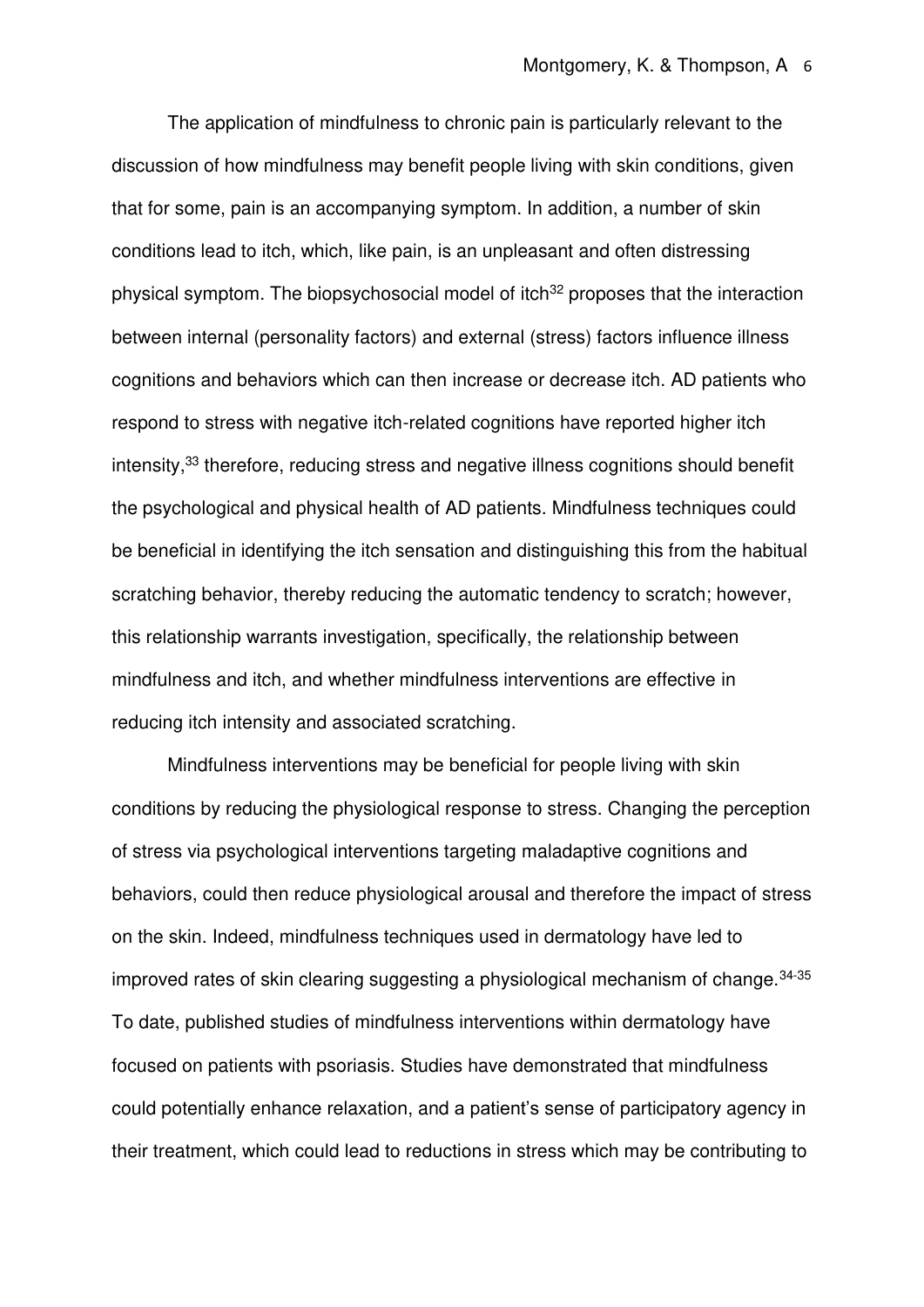the condition.<sup>34</sup> Brief audio-guided meditation used as an adjunct to UVB and PUVA treatment led to increased skin clearing in patients relative to controls who did not use meditation.<sup>34</sup> Using mindfulness as an adjunct to light therapy could potentially reduce the number of treatment sessions required, thus lowering risks associated with light therapy.

A study using group mindfulness-based cognitive therapy in psoriasis patients found improvements in psoriasis severity and quality of life; however, there were no significant differences in levels of stress (measured by cortisol response), or anxiety and depression.<sup>35</sup> This suggests that reductions in severity and improvements in quality of life were not a result of a reduced physiologic response to stress, in this particular sample. The mindfulness intervention was viewed as acceptable by participants; however, it is unclear whether the intervention affected the physical symptoms of the condition or cognitions regarding the condition. 36

Given the prevalence of social anxiety in dermatology patients, and the reality of negative reactions people experience, mindfulness interventions aimed at reducing attentional bias towards negative social experiences, could be beneficial. Correlational studies suggest that higher levels of mindfulness are related to lower levels of social anxiety,  $37,38$  and mindfulness interventions have been found to be effective in reducing levels of clinically significant social anxiety.39-41 One correlational study has examined the relationship between mindfulness and psychosocial distress in dermatology and, consistent with previous studies in mental health, lower levels of mindfulness were related to higher levels of social anxiety. Mindfulness explained the highest proportion of the variance in social anxiety (41%) when compared with anxiety, depression, feelings of shame about the skin and quality of life. <sup>42</sup> Higher levels of mindfulness were also associated with lower levels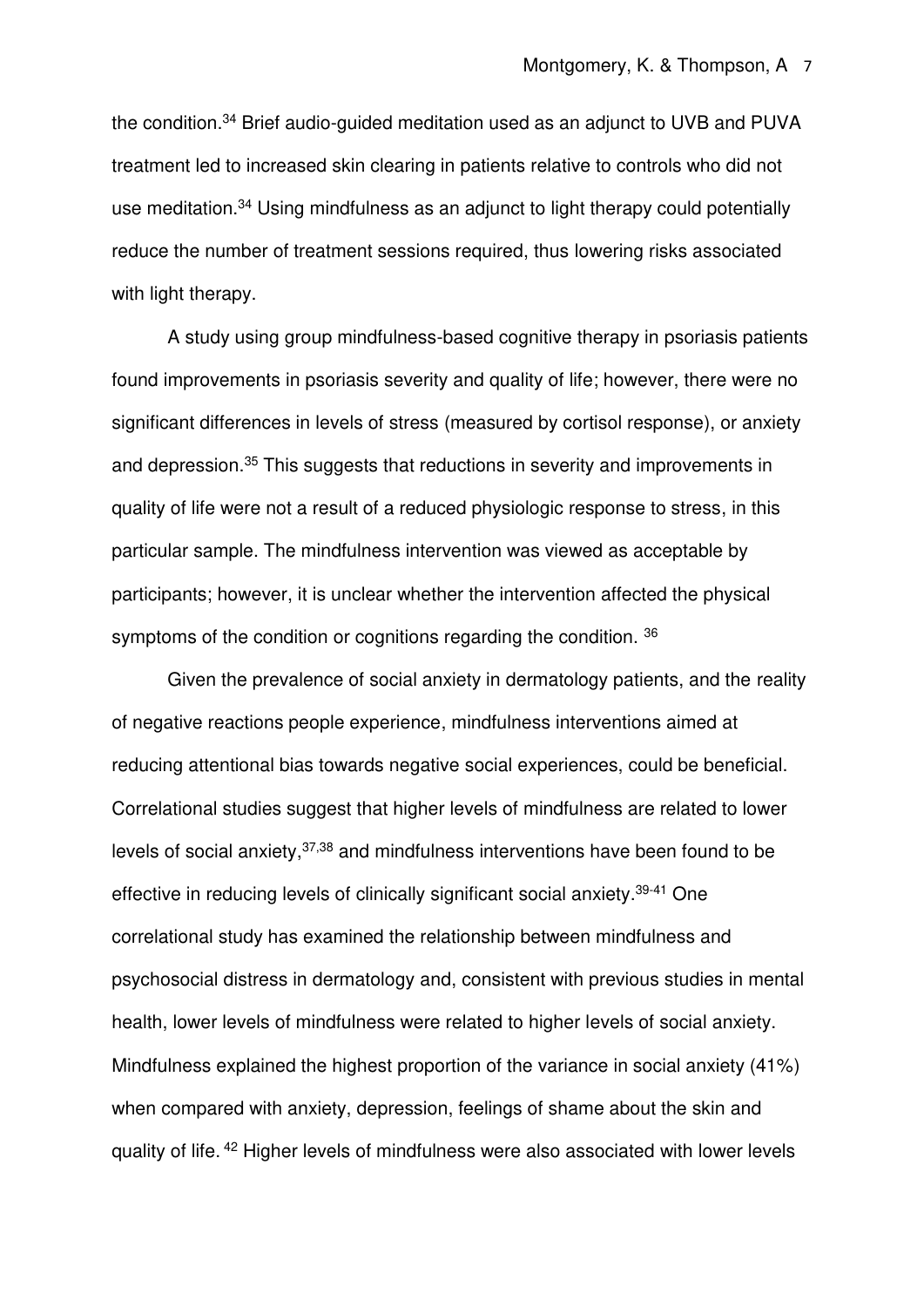of anxiety and depression and improved dermatological quality of life.<sup>42</sup> These findings suggest that studies investigating the effectiveness of mindfulness interventions, particularly those tailored to target social anxiety in dermatology patients, are warranted.

The findings from mindfulness intervention studies in dermatology are promising, and correlational studies suggest that increasing mindfulness could reduce distress in dermatology patients. It is important that dermatology patients have access to psychological interventions; however, research into the effectiveness of interventions and access to psychological support remains limited. Mindfulness interventions may offer one beneficial, cost effective intervention to support dermatology patients.

Whilst mindfulness interventions have been the focus of the current review, there are a number of psychological interventions available to dermatology patients. Mindfulness interventions are not appropriate for all patients, for example those reporting symptoms of psychiatric disorders (e.g. body dysmorphic disorder) which require psychological assessment and individual psychotherapy. Mindfulness meditation involves focusing on all sensations that arise, pleasant or unpleasant, for example pain or itch. The benefits of mindfulness depend on the patients' ability to observe unpleasant sensations and cultivate an attitude of detached observation, when the pain or itch becomes the focal point of awareness.<sup>31</sup> Cultivating present moment awareness and moving away from ruminative patterns of thinking is challenging and for some patients' mindfulness interventions may not be appropriate. It is imperative clinicians are aware of a range psychological interventions available to patients.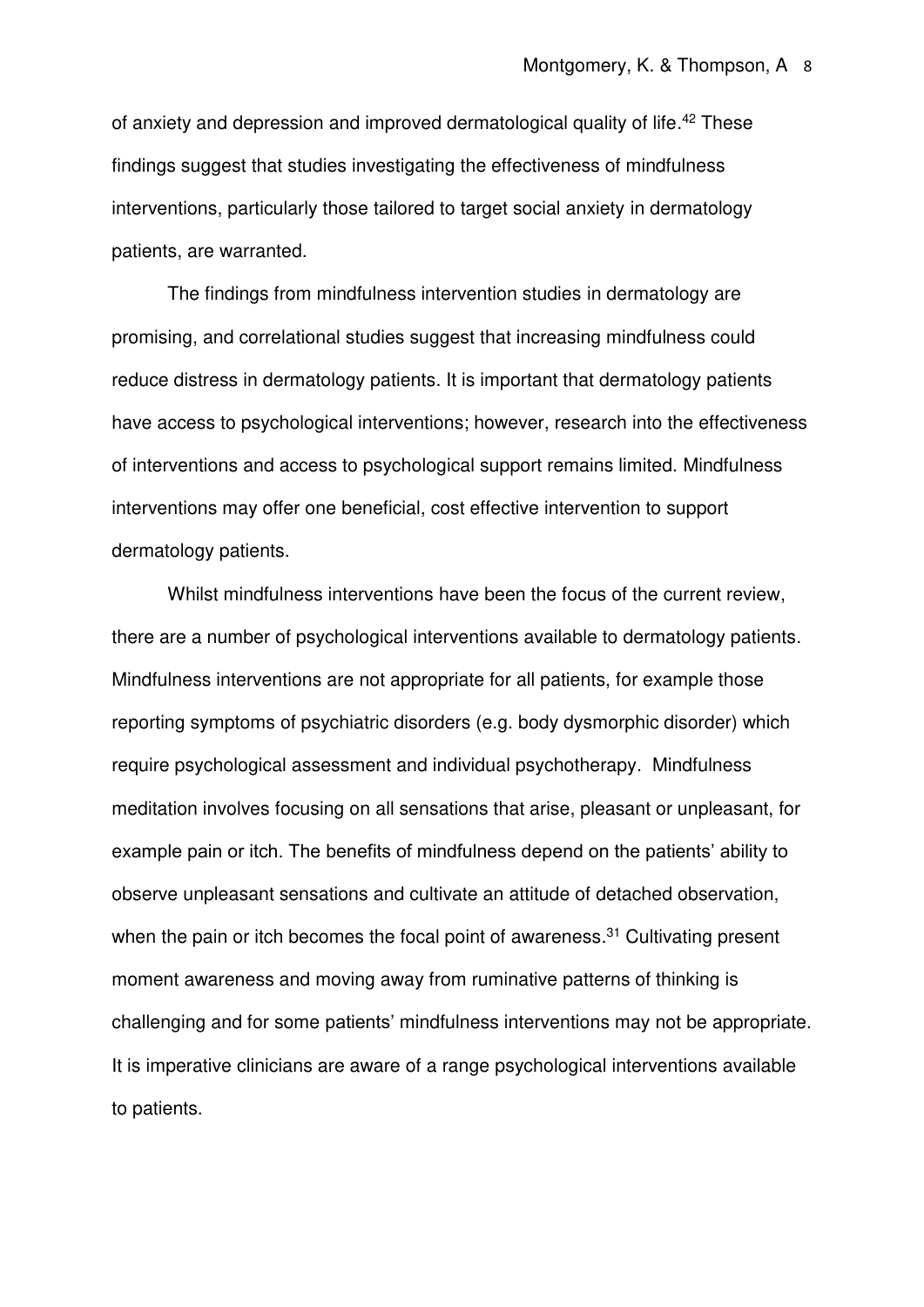Cognitive behavioral therapy delivered via group, individual sessions and selfhelp has shown promise for people living with skin conditions.<sup>21, 43</sup> and is the recommended treatment for people experiencing anxiety and depression. <sup>44</sup> In patients living with atopic dermatitis, habit reversal, a technique used to reduce habitual scratching, could be beneficial, where itch is the patients' primary concern.<sup>45</sup> Reducing habitual scratching has both physical and psychosocial benefits for patients. Physically, the skin is less prone to infection, and psychologically, the appearance of the skin will improve, reducing the likelihood of negative comments from others and leading to potential improvements in self-esteem and body image. In several habit reversal studies relaxation has been incorporated $46, 47$  with beneficial results. The findings suggest techniques such as mindfulness meditation may be a useful adjunct to habit reversal.

# **Conclusions**

 The effectiveness of mindfulness interventions in people living with long term health conditions, and psychological distress, suggest that these interventions could be beneficial for dermatology patients. To date, studies of mindfulness interventions in dermatology have shown promising results, $34-36$  with benefits reported in both physical health and quality of life. That said, there is now an urgent need to conduct randomized controlled trials to fully investigate the effectiveness of mindfulness in relation to differing skin diseases. In addition, further research is needed to ascertain the mechanism by which mindfulness might exert its beneficial effects.

 It is crucial that psychological support is offered to dermatology patients, given high levels of distress reported; therefore, clinicians need to be aware of what is available for patients and how this might be integrated within clinical practice. Selfhelp, integrating mindfulness and/or CBT techniques may offer a cost effective and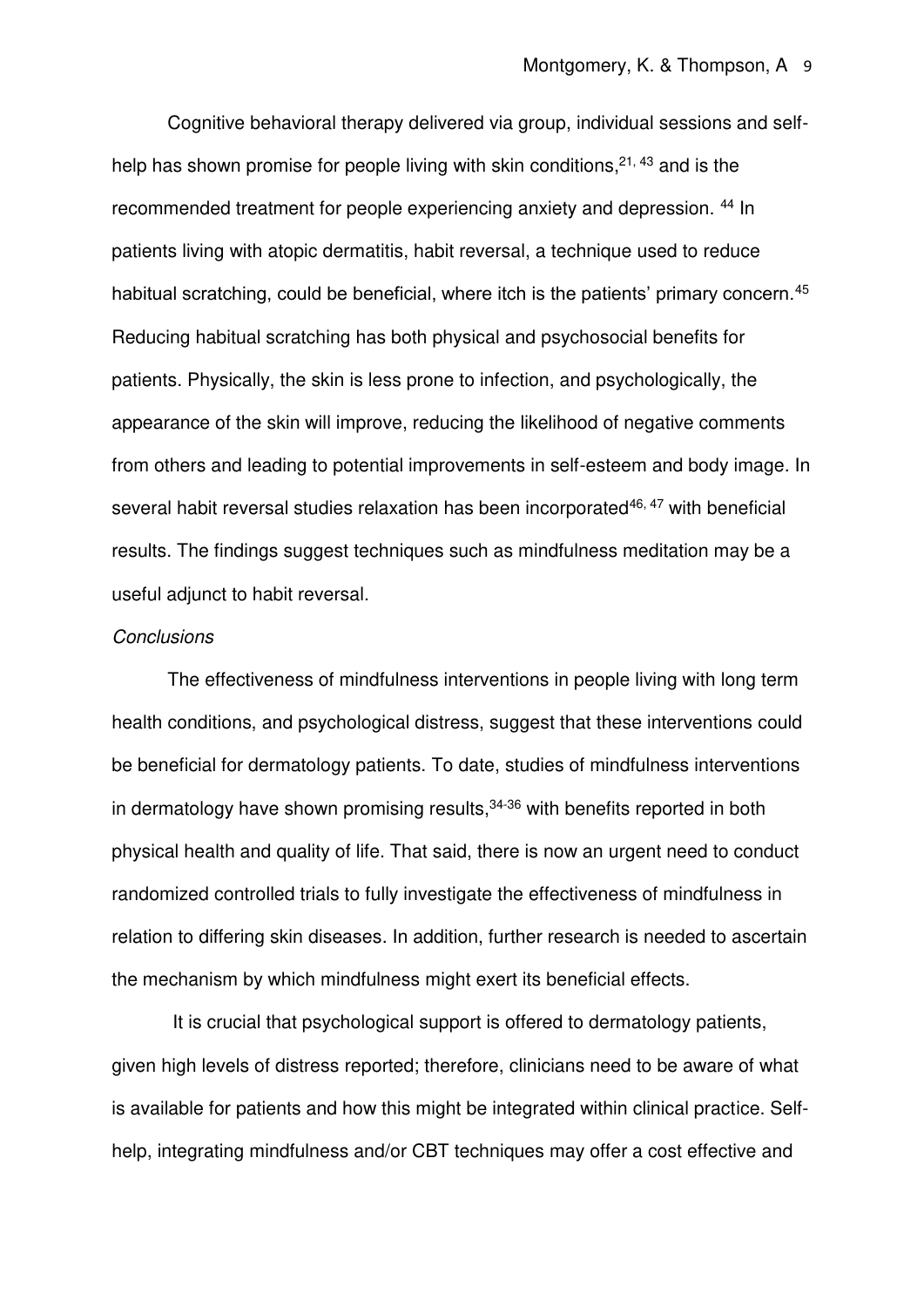beneficial alternative to one to one psychological therapy for dermatology patients (see figure 1).<sup>48</sup> Low intensity, accessible interventions provide psychoeducation and strategies to manage symptoms of psychological distress, which can be easily integrated into clinical practice.<sup>48</sup>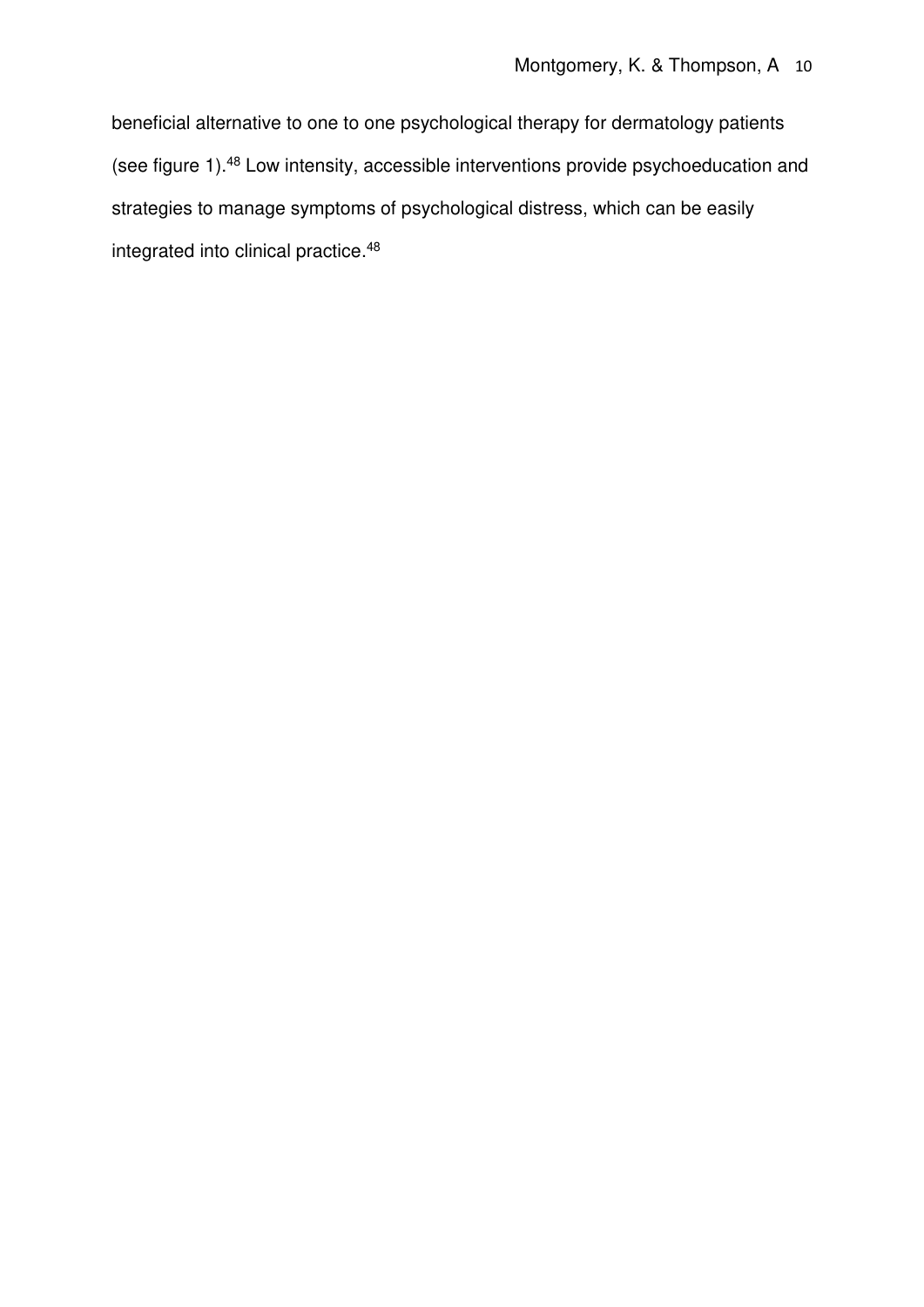References

- 1. Evers AW, Lu Y, Duller P, Van Der Valk PG, et al. Common burden of chronic skin diseases? Contributors to psychological distress in adults with psoriasis and atopic dermatitis. Br J Dermatol. 2005;152:1275-1281.
- 2. Perrott SB, Murray AH, Lowe J, et al. The psychosocial impact of psoriasis: physical severity, quality of life, and stigmatization. Physiol Behav. 2000;70:567- 571.
- 3. Fortune DG, Richards HL, Griffiths CE, et al. Psychological stress, distress and disability in patients with psoriasis: consensus and variation in the contribution of illness perceptions, coping and alexithymia. Br J Clin Psychol. 2002;41:157-174.
- 4. Sampogna F, Picardi A, Abeni D, et al. Association between poorer quality of life and psychiatric morbidity in patients with different dermatological conditions. Psychosom Med. 2004;66:620-624.
- 5. Hunter HJ, Momen SE, Kleyn CE. The impact of psychosocial stress on healthy skin. Clin Exp Dermatol. 2015;40:540-546.
- 6. Brown DG. Stress as a precipitant factor of eczema. J Psychosom Res. 1972;16:321–327.
- 7. King RM, Wilson GV. Use of diary technique to investigate psychosomatic relations in atopic dermatitis. J Psychosom Res. 1991;35:697–706.
- 8. Dalgard FJ, Gieler U, Evers AW, et al. The psychological burden of skin diseases: a cross-sectional multicenter study among dermatological out-patients in 13 European countries. J Invest Dermatol. 2015;135:984-991.
- 9. Fortune DG, Richards HL, Main CJ, et al. Pathological worrying, illness perceptions and disease severity in patients with psoriasis. Br J Health Psychol. 2000;5:71-82.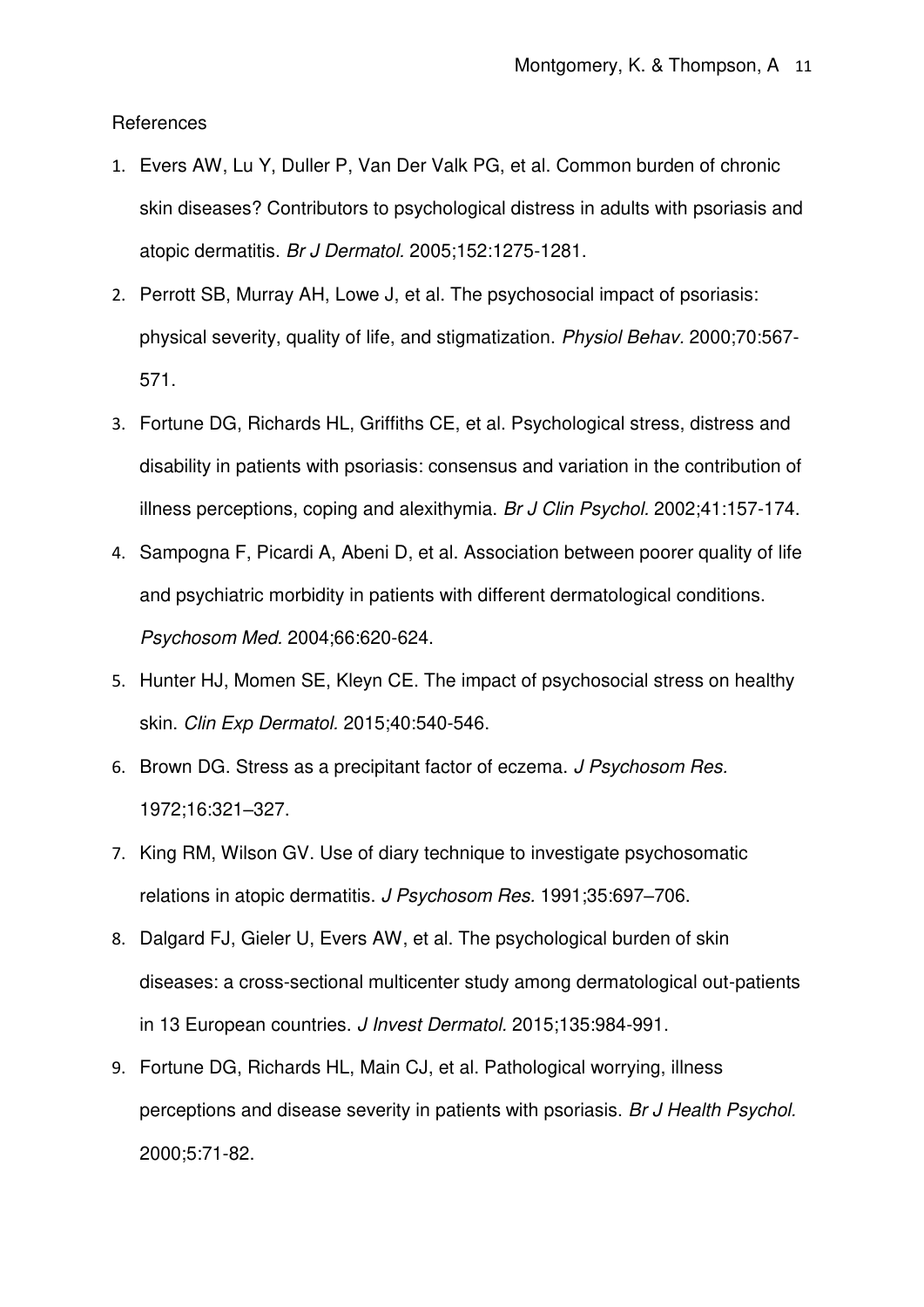- 10. Gupta MA, Gupta AK. Psychodermatology: an update. J Am Acad Dermatol. 1996; 34:1030-1046.
- 11. Mizara A, Papadopoulos L, McBride SR. Core beliefs and psychological distress in patients with psoriasis and atopic eczema attending secondary care: the role of schemas in chronic skin disease. Br J Dermatol. 2012;166:986-993.
- 12. Cotterill JA, Cunliffe WJ. Suicide in dermatological patients. Br J Dermatol. 1997;137:246-250.
- 13. Pärna E, Aluoja A, Kingo K. Quality of life and emotional state in chronic skin disease. Acta Derm Venereol. 2015; 95:312-326.
- 14. Hrehorów E, Salomon J, Matusiak U, et al. Patients with psoriasis feel stigmatized. Acta Derm Venereol. 2012; 92:67-72.
- 15. Jowett S, Ryan T. Skin disease and handicap: an analysis of the impact of skin conditions. Soc Sci Med. 1985; 20:425-429.
- 16. van Beugen S, Maas J, Evers AW, et al. Implicit stigmatization-related biases in individuals with skin conditions and their significant others. Health Psychol. 2016;35:861.
- 17. Thompson AR, Clarke SA, Newell RJ, et al. Vitiligo linked to stigmatization in British South Asian women: a qualitative study of the experiences of living with vitiligo. Br J Dermatol. 2010;163:481-486.
- 18. Finlay AY, Coles EC. The effect of severe psoriasis on the quality of life of 369 patients. Br J Dermatol. 1995;132:236-244.
- 19. Lamb RC, Matcham F, Smith CH, et al. Screening for anxiety and depression in people with psoriasis: a cross sectional study in a tertiary referral setting. Br J Dermatol. 2016 Jul 1 [Epub ahead of print].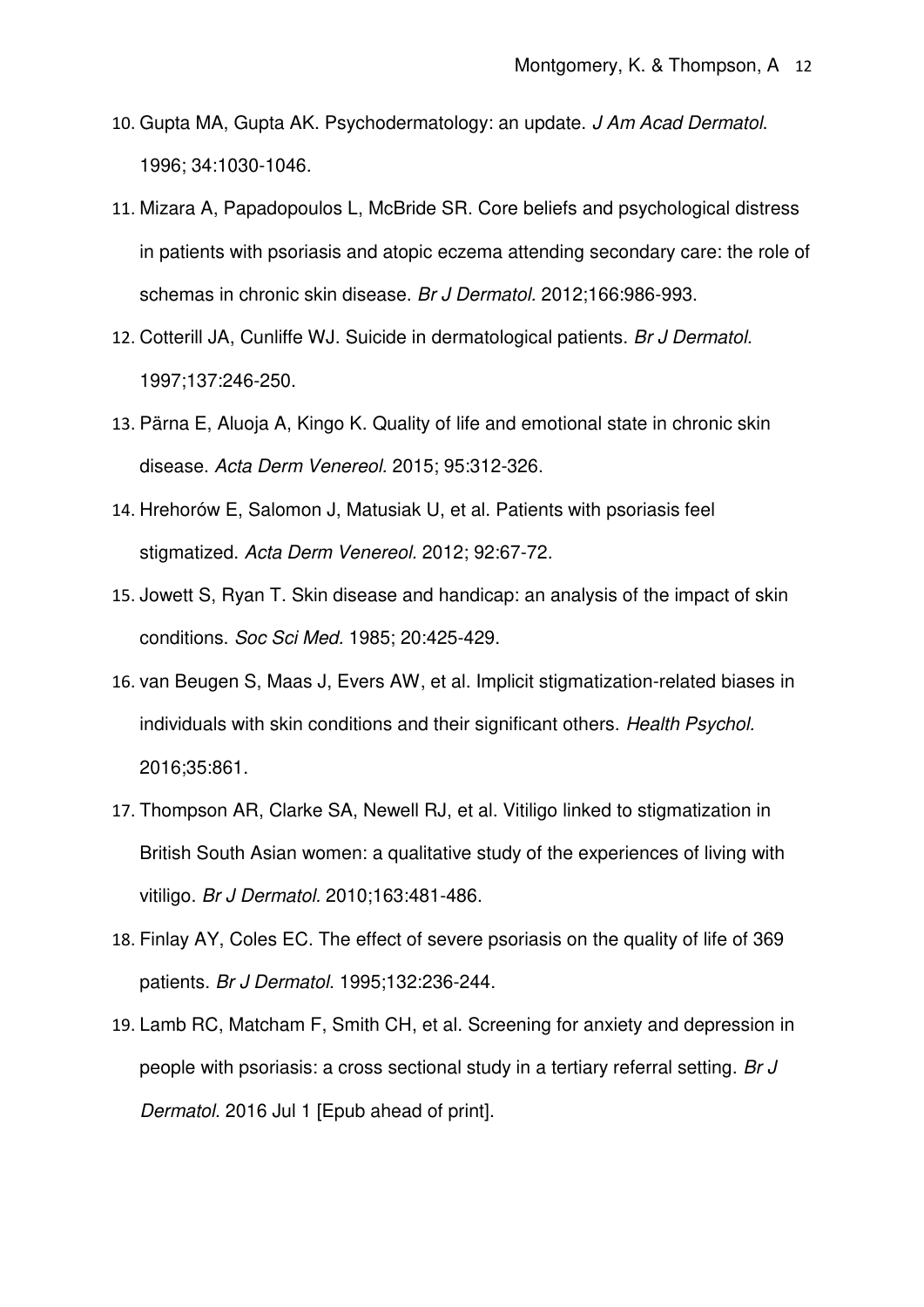- 20. Magin PJ, Pond CD, Smith WT, et al. Correlation and agreement of self‐ assessed and objective skin disease severity in a cross‐sectional study of patients with acne, psoriasis, and atopic eczema. Int J Dermatol. 2011;50:1486- 1490.
- 21. Lavda AC, Webb TL, Thompson AR. A meta‐analysis of the effectiveness of psychological interventions for adults with skin conditions. Br J Dermatol. 2012;167:970-979.
- 22. Sedlmeier P, Eberth J, Kunze S, et al. The psychological effects of meditation: A meta-analysis. Psychol Bull. 2012;138:1139.
- 23. Kabat- Zinn J. Wherever you go, there you are. New York, NY: Hyperion; 1994.
- 24. Bishop SR. What do we really know about mindfulness-based stress reduction? Psychosom Med. 2002;64:71-83.
- 25. Bishop SR, Lau M, Shapiro S, et al. Mindfulness: A proposed operational definition. Clin Psychol Sci Prac. 2004;11:230-241.
- 26. Williams JM. Mindfulness and psychological process. Emotion. 2010;10:1.
- 27. Cavanagh K, Strauss C, Forder L, et al. Can mindfulness and acceptance be learnt by self-help? A systematic review and meta-analysis of mindfulness and acceptance-based self-help interventions. Clin Psychol Rev. 2014;34:118-129.
- 28. Grossman P, Niemann L, Schmidt S, et al. Mindfulness-based stress reduction and health benefits: A meta-analysis. J Psychosom Res. 2004;57:35-43.
- 29. Lethem J, Slade PD, Troup JD, et al. Outline of a fear-avoidance model of exaggerated pain perception I. Behav Res Ther. 1983;21:401-408.
- 30. Sullivan MJ, Thorn B, Haythornthwaite JA, et al. Theoretical perspectives on the relation between catastrophizing and pain. Clin J Pain. 2001;17:52-64.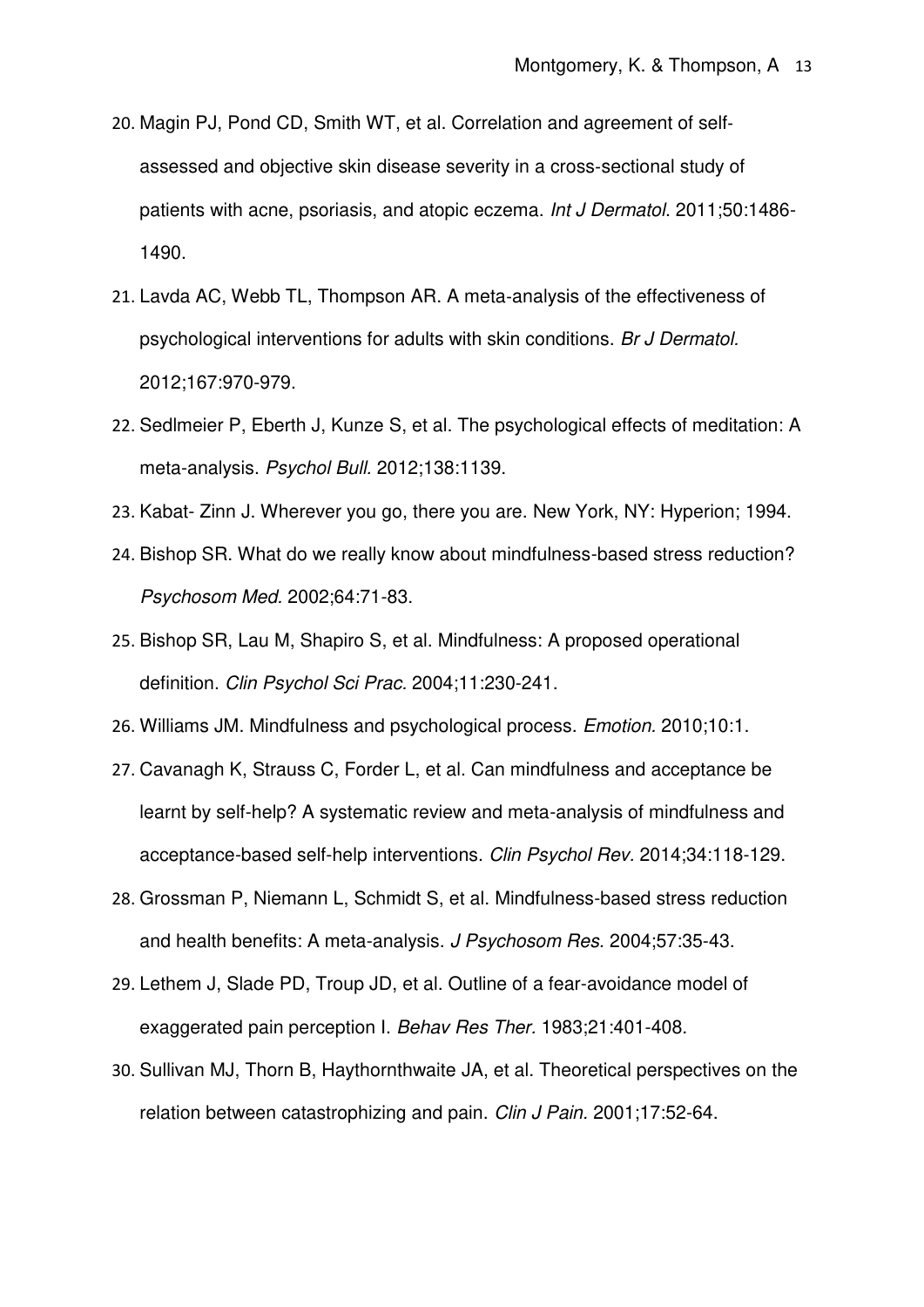- 31. Kabat-Zinn J. An outpatient program in behavioral medicine for chronic pain patients based on the practice of mindfulness meditation: Theoretical considerations and preliminary results. Gen Hospital Psychiatry. 1982;4:33-47.
- 32. Verhoeven EW, De Klerk S, Kraaimaat FW, et al. Biopsychosocial mechanisms of chronic itch in patients with skin diseases: A Review. Acta Derm Venereol. 2008;88:211-218.
- 33. Schut C, Weik U, Tews N, et al. Coping as mediator of the relationship between stress and itch in patients with atopic dermatitis: a regression and mediation analysis. Exp Dermatol. 2015;24:148-150.
- 34. Kabat-Zinn J, Wheeler E, Bernhard JD, et al. Influence of a mindfulness meditation-based stress reduction intervention on rates of skin clearing in patients with moderate to severe psoriasis undergoing photo therapy (UVB) and photochemotherapy (PUVA). Psychosom Med.1998;60:625-632.
- 35. Fordham B, Griffiths CE, Bundy C. A pilot study examining mindfulness-based cognitive therapy in psoriasis. Psychol Health Med. 2015;20:121-127.
- 36. Fordham BA, Nelson P, Griffiths CE, et al. The acceptability and usefulness of mindfulness‐based cognitive therapy for people living with psoriasis: a qualitative study. Br J Dermatol. 2015;172:823-825.
- 37. Hayes-Skelton S, Graham J. Decentering as a common link among mindfulness, cognitive reappraisal, and social anxiety. Behav Cogn Psychother. 2013;41:317- 328.
- 38. Schmertz SK, Masuda A, Anderson PL. Cognitive processes mediate the relation between mindfulness and social anxiety within a clinical sample. J Clin Psychol. 2012;68:362-371.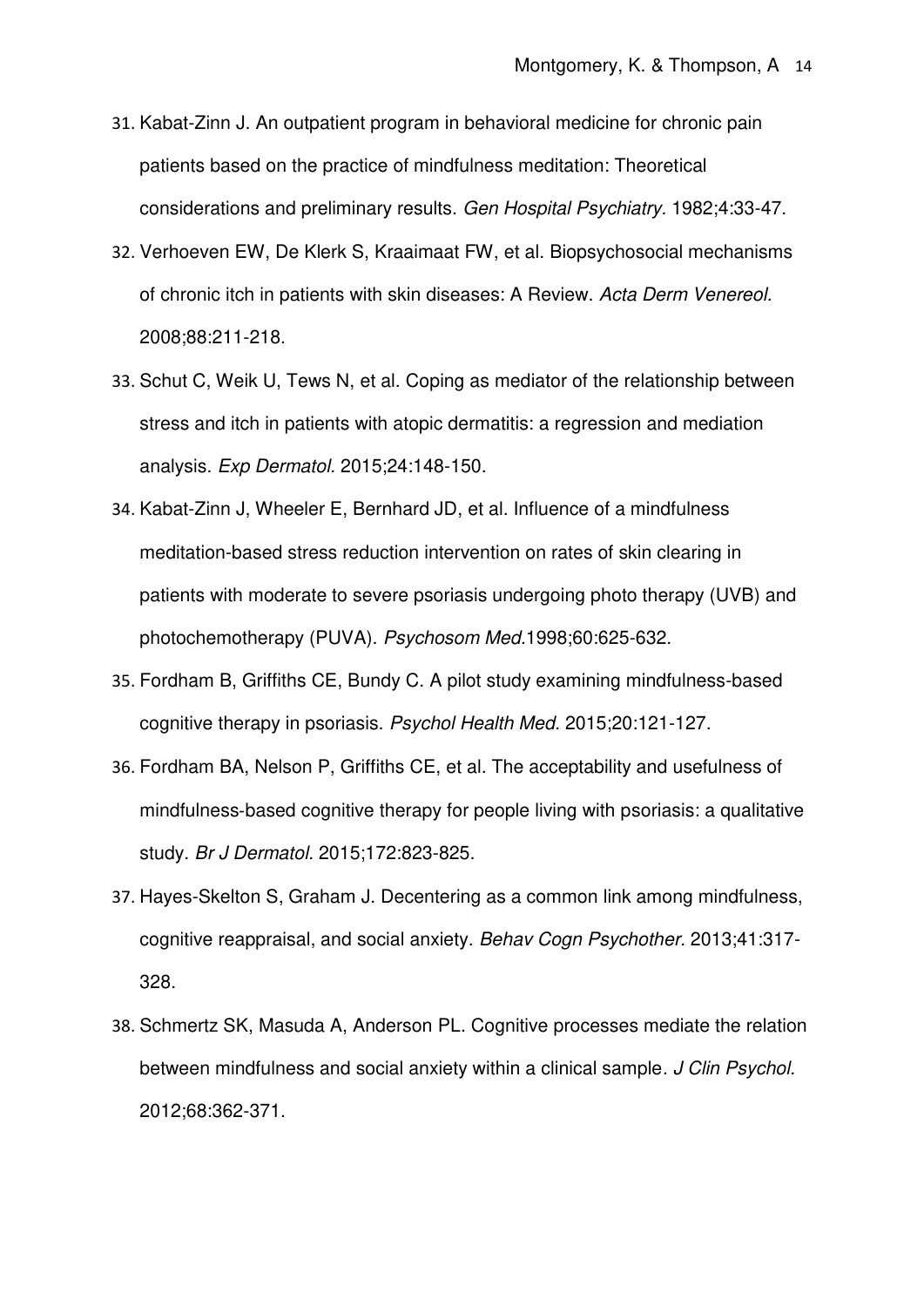- 39. Goldin P, Ziv M, Jazaieri H, et al. Randomized controlled trial of mindfulnessbased stress reduction versus aerobic exercise: effects on the self-referential brain network in social anxiety disorder. Front Hum Neurosci. 2012;6:295.
- 40. Koszycki D, Benger M, Shlik J, et. Randomized trial of a meditation-based stress reduction program and cognitive behavior therapy in generalized social anxiety disorder. Behav Res Ther. 2007;45:2518-2526.
- 41. Piet J, Hougaard E, Hecksher MS, et al. A randomized pilot study of mindfulness‐ based cognitive therapy and group cognitive‐behavioral therapy for young adults with social phobia. Scand J Psychol. 2010:51:403-410.
- 42. Montgomery K, Norman P, Messenger AG, et al. The importance of mindfulness in psychosocial distress and quality of life in dermatology patients. Br J Dermatol. 2016. 175:930-936.
- 43. Shah R, Hunt J, Webb TL, et al. Starting to develop self‐help for social anxiety associated with vitiligo: using clinical significance to measure the potential effectiveness of enhanced psychological self-help. Br J Dermatol. 2014;171:332-337.
- 44. National Institute for Health and Care Excellence. Anxiety: management of anxiety (panic disorder, with or without agoraphobia, and generalised anxiety disorder) in adults in primary, secondary and community care. Clinical Guideline 22 (amended). 2009. http:// [www.nice.org.uk/nicemedia/pdf/cg022niceguide](http://www.nice.org.uk/nicemedia/pdf/cg022niceguide%20lineamended.pdf)  [lineamended.pdf.](http://www.nice.org.uk/nicemedia/pdf/cg022niceguide%20lineamended.pdf) Accessed Sept 01, 2016
- 45. Daunton A, Bridgett C, Goulding JM. Habit reversal for refractory atopic dermatitis: a review. Br J Dermatol. 2016;174:657-659.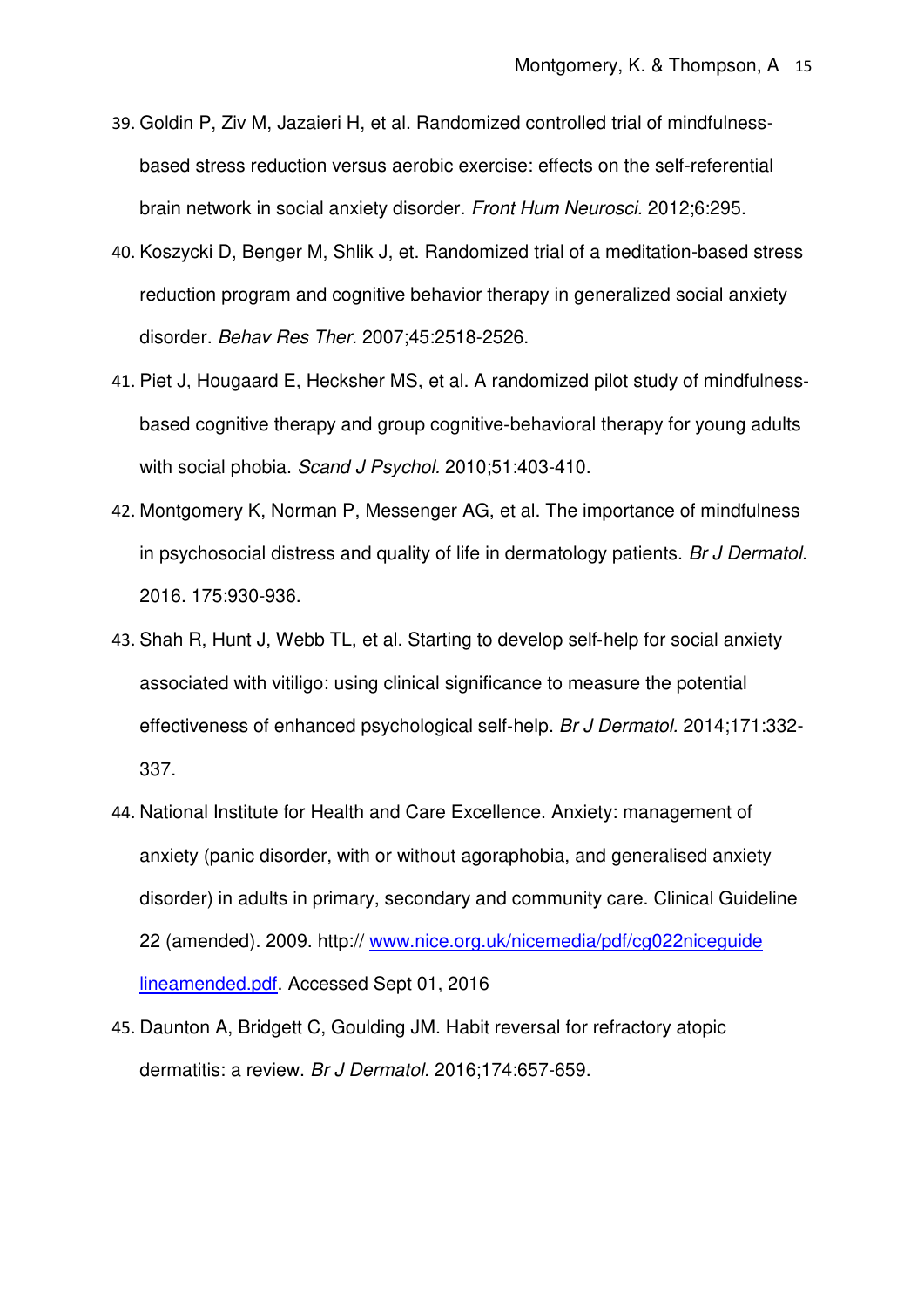- 46. Ehlers A, Stangier U, Gieler U. Treatment of atopic dermatitis: a comparison of psychological and dermatological approaches to relapse prevention. J Consult Clin Psychol. 1995;63:624.
- 47. Shah R, Bewley A. The importance of integrated psychological interventions and dedicated psychologists in dermatology. Clin Exp Dermatol. 2014;39:428–430.
- 48. Thompson AR. Self-help for management of distress associated with skin conditions. In: Bewley A, Taylor RE, Reichenberg JS, et al. (Eds.). Practical psychodermatology. London: Wiley; 2014: p.60-66.